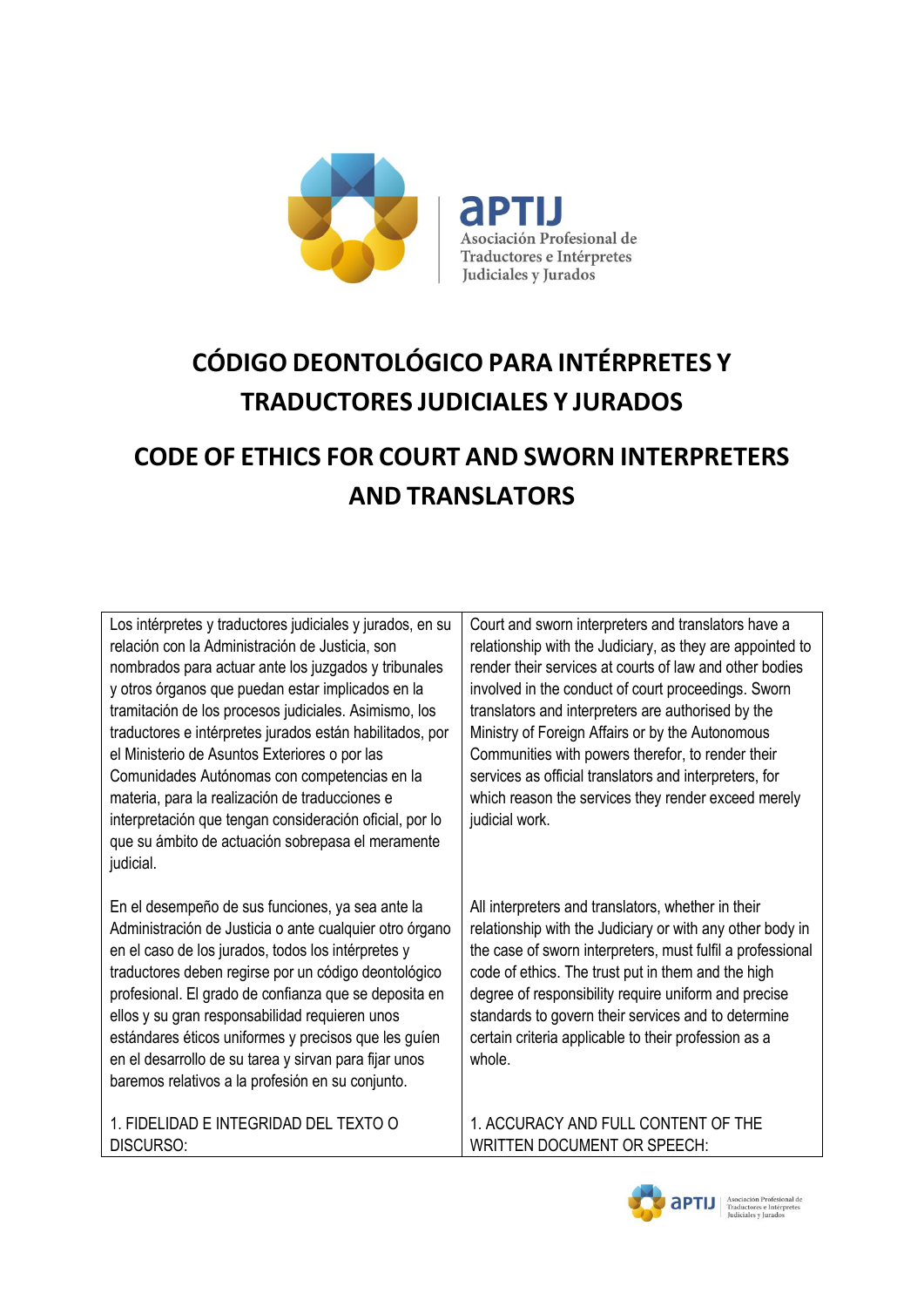El intérprete o traductor realizará una interpretación o traducción leal y completa, sin alterar, omitir o añadir nada a lo que se declare o escriba en la medida de lo posible. Interpretarán y traducirán veraz y fidedignamente, de la mejor manera posible que permitan su capacidad y conocimiento, sin alterar el contenido o la intencionalidad del mensaje.

Los términos culturales que no tengan equivalente directo en español o que puedan tener más de un significado deberán conservarse, y deberán evitarse las suposiciones, es decir, en caso de que el intérprete no escuche o entienda lo que el declarante haya dicho deberá pedir clarificación. Los errores del intérprete deberán ser corregidos en el acta tan pronto como sea posible.

#### 2. IMPARCIALIDAD Y AUSENCIA DE CONFLICTO DE INTERESES:

El intérprete o traductor permanecerá en todo momento imparcial y neutral y será independiente, preservando su independencia frente a toda clase de injerencias, exigencias o intereses ajenos que pudieran menoscabar su labora profesional y que provengan de los poderes públicos, económicos o fácticos, de los tribunales, de su cliente o de sus propios compañeros o colaboradores.

El hecho de que el pago de honorarios provenga de una de las partes procesales no influirá en el desempeño de su labor conforme a los criterios profesionales anteriormente expuestos. Cualquier circunstancia que ponga en duda su objetividad e imparcialidad o afecte a su integridad profesional constituirá un conflicto de intereses. Si el intérprete o traductor judicial o jurado conoce a cualquiera de las partes, o no es percibido como una persona claramente independiente de todas las partes, revelará a todas las partes cualquier conflicto de intereses real o aparente. Un intérprete o traductor judicial o jurado nunca aceptará regalos, gratificaciones o favores de ningún tipo por sus servicios además de su salario u honorarios.

Interpreters or translators must provide interpreting and translating services accurately and in full, without changing, omitting or adding anything to the testimony or to the written text, as far as possible. They shall interpret and translate accurately, as best as their capacity and knowledge allow, without changing the content or intention of the message.

Cultural terms that have no direct equivalent in Spanish or that may have more than one meaning must remain unchanged; interpretations must be avoided, this meaning that, if the interpreter did not hear or understand something he/she must ask for clarification. If an interpreter makes a mistake, this must be put right in the court records as soon as possible.

### 2. IMPARTIALITY AND NO CONFLICT OF INTERESTS:

Interpreters and translators must be impartial, neutral and independent at all times and they must remain independent in case of any kind of external interference, demand or interests that could damage their professional work, from public, economic or institutional authorities, from their clients, or their own fellow interpreters or translators, or co-workers.

Fees received from one of the parties to the suit shall have no influence in the way they carry out their work, pursuant to the professional standards mentioned above. Any circumstance that may question their objectivity or impartiality or that may affect their professional integrity shall entail conflict of interests. Should court or sworn interpreters or translators know any of the parties or if they are not thought to be clearly independent of the parties, they will disclose to all the parties any real or apparent conflict of interests. Court and sworn interpreters or translators must never accept gifts, rewards or favours of any kind for their services apart from their salary or fees.

# 3. CONFIDENCIALIDAD:

La información privilegiada o confidencial adquirida en el transcurso de la interpretación o en la preparación

#### 3. CONFIDENTIALITY

Privileged and confidential information acquired during an interpreting job or in the drafting of a translation

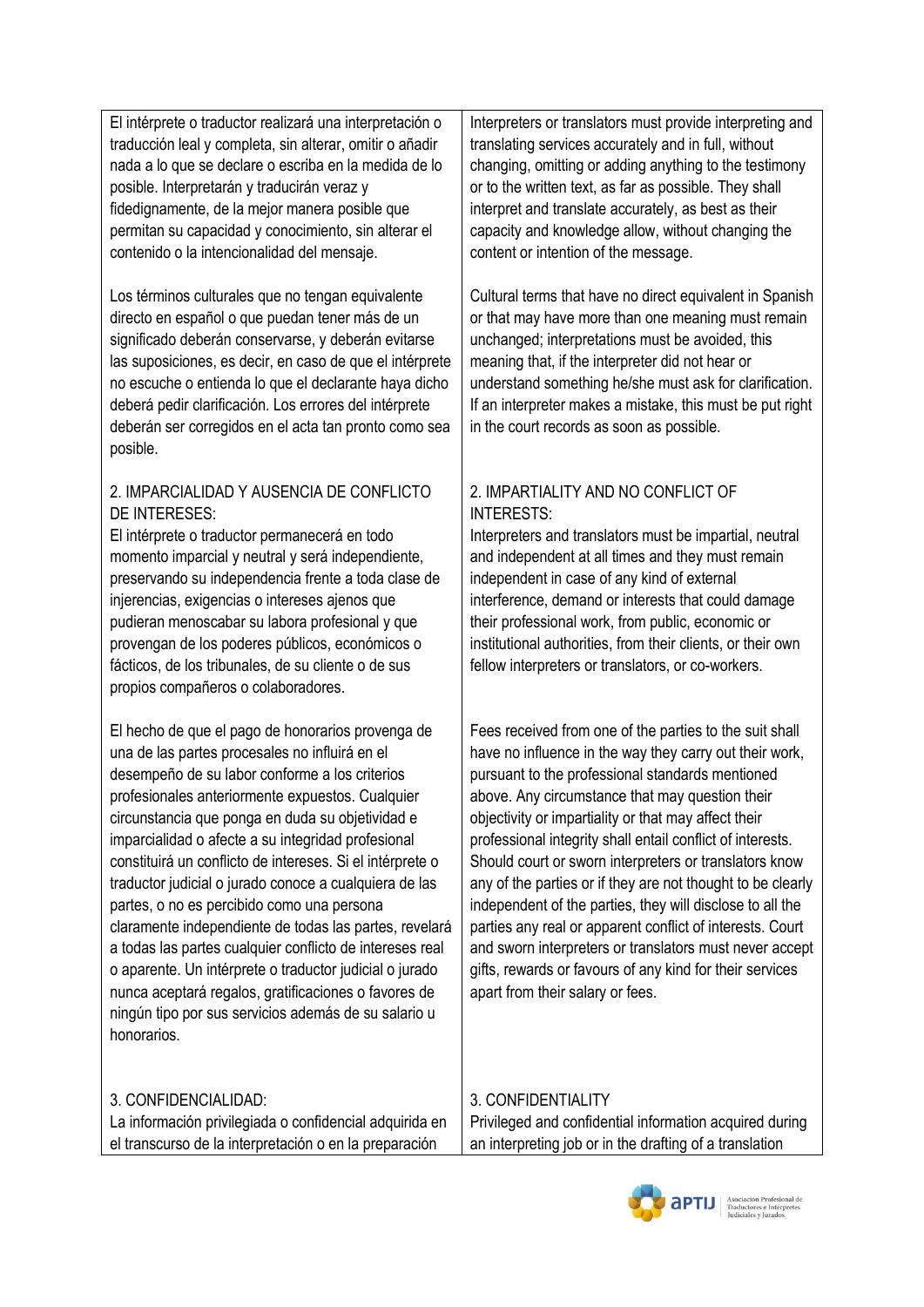de la traducción no será revelada por el intérprete o traductor. El secreto profesional del intérprete comprende las confidencias y conversaciones entre las partes procesales, los clientes y sus abogados, las de los compañeros, y todos los hechos y documentos de que haya tenido noticia o haya recibido por razón de cualquiera de las modalidades de su actuación profesional. En ningún caso revelará el contenido de conversaciones, transcripciones o datos reservados sujetos al secreto profesional de otros profesionales sin la autorización o el consentimiento de la persona afectada.

El intérprete o traductor deberá hacer respetar el secreto profesional al personal o a cualquier otra persona que colabore con él en su actividad profesional. Estos deberes de secreto profesional permanecerán incluso después de haber cesado en la prestación de los servicios sin que estén limitados en el tiempo. Los intérpretes y traductores deberán tratar como confidencial cualquier información que puedan adquirir en el transcurso de su trabajo, incluido el hecho de que se les haya asignado un caso en particular.

Deberá informarse a las autoridades correspondientes de manera inmediata si los traductores o intérpretes son requeridos por cualquier medio para intentar que infrinjan este precepto de confidencialidad; por ejemplo, si la prensa o las partes relacionadas con el caso que no tengan acceso a dicha información se la solicitaran.

#### 4. CREDENCIALES Y CUALIFICACIÓN: El intérprete o traductor informará veraz y completamente de sus certificados, formación y experiencia pertinente a la entidad que lo contrate. Como en España para actuar como intérprete y traductor judicial no es preceptivo contar con el nombramiento como traductor e intérprete jurado, aquellos traductores e intérpretes judiciales que no sean jurados y que trabajen al margen de su relación laboral con la Administración se abstendrán de realizar trabajos que requieran de la intervención o certificación de un profesional acreditado como jurado. Y viceversa, un traductor o intérprete jurado no utilizará sus credenciales oficiales para descalificar el trabajo de un

must not be disclosed by the interpreter or the translator. The professional secrecy that must be kept by interpreters includes things said in confidence and conversations between the parties to a suit, the clients and their lawyers, those of other fellow professionals, and all the facts and documents that may have come to their knowledge or received owing to any kind of professional services. They shall under no circumstances disclose the content of confidential conversations, transcriptions, or data subject to the professional secrecy of other professionals without the authorisation or consent of the person involved.

Interpreters and translators must make the staff or any other person cooperating with them, in their professional activity, be bound by professional secrecy. The aforementioned professional secrecy must be fulfilled, even after having rendered their services, with no time limitation. Interpreters and translators must keep in confidence any information acquired during their work, even that a certain case has been assigned to them.

Interpreters and translators must immediately inform the authorities if they are required to breach this confidentiality rule; for instance, if the media or the parties related to a certain case require information not accessible thereto.

# 4. CREDENTIALS AND QUALIFICATION:

Interpreters and translators must inform the entity hiring them of their credentials, training and experience, accurately and faithfully. As in Spain official accreditation as sworn translator or interpreter is not required to practice in court, those court interpreters or translators without such accreditation, should they carry any translation or interpreting assignment outside the judiciary, must refrain from doing any job for which a sworn interpreter or translator is required. Likewise, sworn interpreters or translators may not use their official credentials to discredit the work of an official or registered court interpreter or translator, simply because they lack credentials as